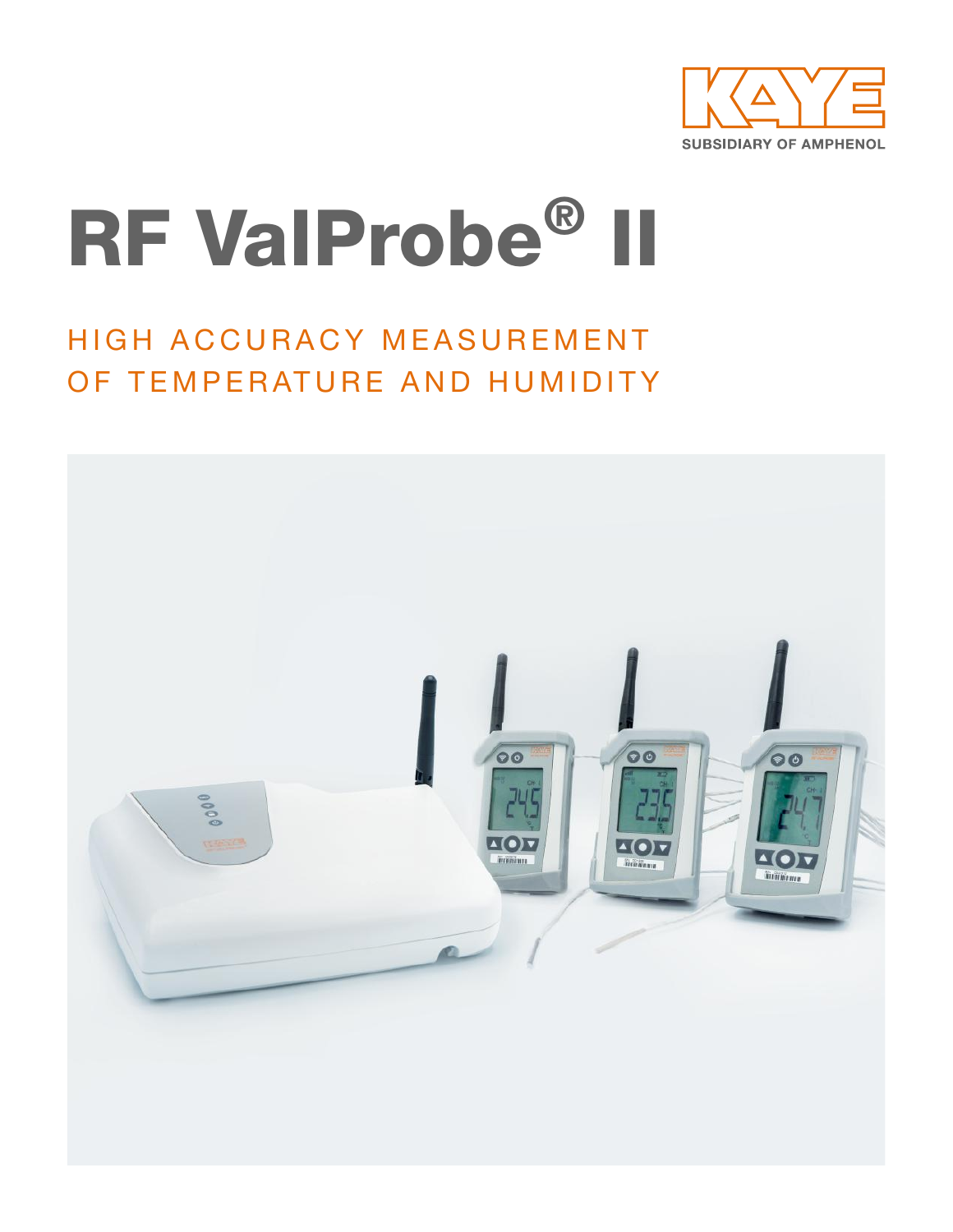# RF ValProbe II Simplified Real-Time Validation

The Kaye RF ValProbe II integrates breakthrough RF Mesh technology with enhanced technology thermal validation in situ loggers.The Kaye RF ValProbe II loggers operating range of -40°C to +60°C and temperature sensor range of -200°C to +200°C make them ideal for real-time RF validation and monitoring of environmental chambers, warehouses, freezers, refrigerators and steam-in-place (SIP) applications.

The RF ValProbe II system utilizes a 2.4 GHz RF Mesh network and multiple redundant data storage to provide ultra-reliable and robust communications and storage of critical validation data. Additional safeguards guarantee data integrity, storage and

compliance with regulatory requirements. The RF ValProbe II system is comprised of RF wireless loggers, a base station and software. The loggers provide high accuracy measurement of temperature, humidity, and any 4 to 20mA or 0 to 10V output. RF ValProbe's software enables support for 2-Channel and 5-Channel RF Temperature loggers for validation.

The RF ValProbe II software provides ease of use by incorporating features such as self-configuring of the mesh network and automatic data collection. Extensive graphing, reporting and calculation capabilities minimize data analysis and provide regulatory-compliant reports.

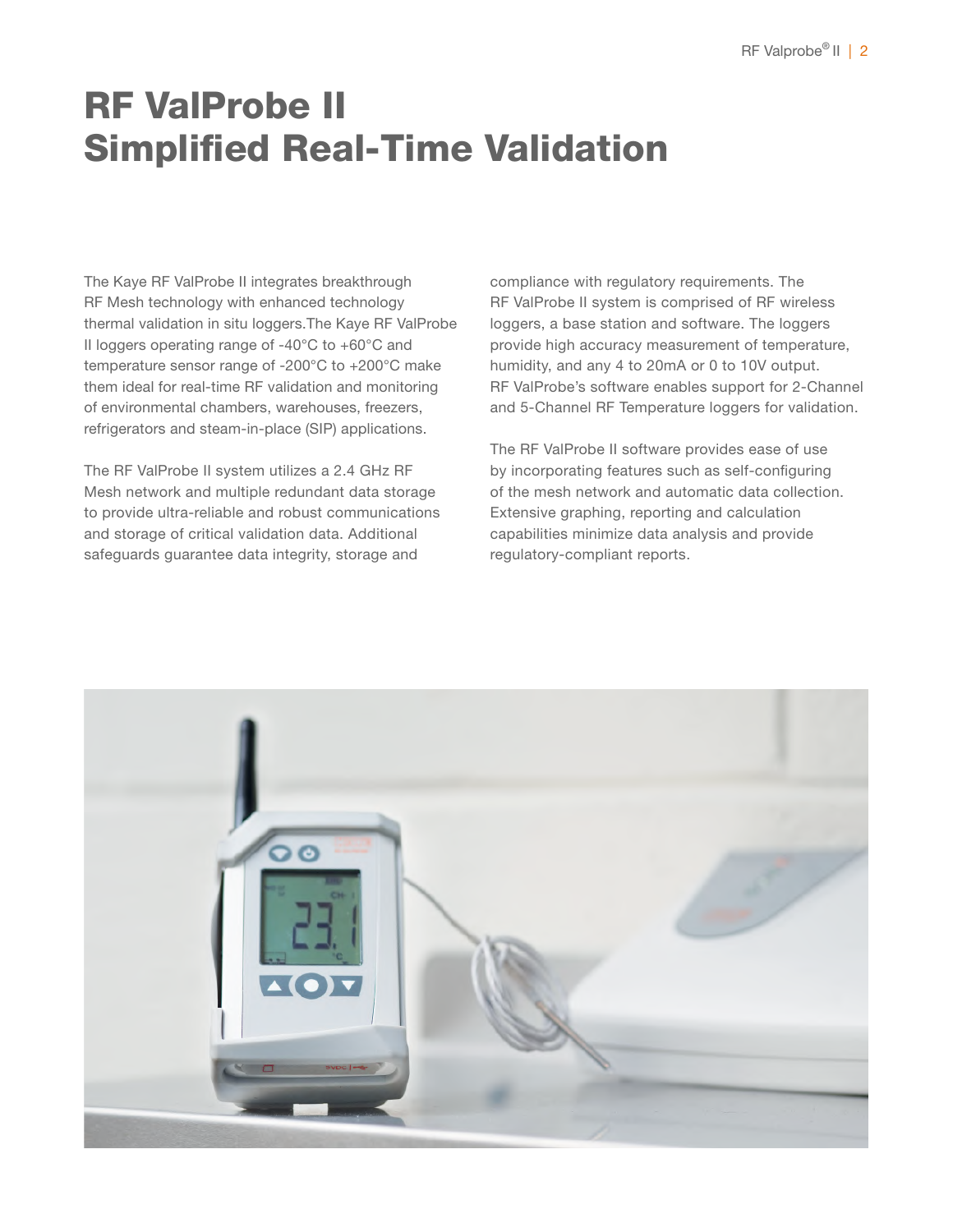## Features

- ∙ RF Mesh Networking technology provides reliable real time process data. Uses global 2.4 GHz RF frequencies
- ∙ Provides 100% data redundancy in both remote logger and base station in addition highly reliable RF network
- ∙ New industrial design with integrated LCD display
- ∙ Dual powered, logger runs on AC power and/ or battery. Battery life greater than 1 year in typical use, using standard 3.6V AA Primary Lithium batteries
- ∙ Additional options for redundancy data retrieval and backup using micro SD card and USB
- ∙ Emergency battery backup for base station (30 min) for uninterrupted operation using 3.7V AA size Lithium rechargeable batteries
- ∙ Intuitive study set-up and extensive calculations simplify the validation and reporting process
- ∙ Base Station connections for IRTD and bath for sensor calibration or verification
- ∙ Protective rubber boot with flexible stand for multiple

monitoring configurations

- ∙ Best-in-class data analysis tools, including ability to graph and report in cycles and groups
- ∙ Report tool can process and create merged reports from RF ValProbe, ValProbe or Validator products
- ∙ Versions provide temperature to 0.1°C accuracy, RH to 2% RH, 4/20 mA, 0 to 10 V and dry contact switch inputs, 2-Channel and 5-Channel temperature logger
- ∙ Up to 3 meter extension cable for RH sensor allows sensor to be placed inside the chamber and logger placed outside
- ∙ Temperature and pressure accuracy meets requirements for ISO-17665, EN554 and EN285 sterilization requirements
- ∙ Easy connection to Kaye pressure transducer which is designed for harsh environment applications such as steam sterilizers and SIP systems
- ∙ Can be directly connected to 1.5 inch triclover flange via SmartGasket® or similar gasket design

| <b>Giovanni di</b><br><b>Main</b> | Hardware |                                            | Preferences | Help |                       | $\times$<br>o |
|-----------------------------------|----------|--------------------------------------------|-------------|------|-----------------------|---------------|
|                                   |          |                                            |             |      |                       |               |
|                                   |          |                                            |             |      | <b>RF ValProbe II</b> |               |
|                                   |          |                                            |             |      | Program Loggers       |               |
|                                   |          | $\circ$                                    |             |      | Read Loggers          |               |
|                                   |          | $\mathbf{L}(\bullet)$ v<br><i>itemanns</i> |             |      | Create Reports        |               |
|                                   |          |                                            |             |      | Verify Calibration    |               |
|                                   |          |                                            |             |      | Exit                  |               |

| Main                                                                               | Hardware      | Preferences                                 |                     | Help |                               |                             |          |
|------------------------------------------------------------------------------------|---------------|---------------------------------------------|---------------------|------|-------------------------------|-----------------------------|----------|
| <b>Temperature Units</b>                                                           |               | Pressure Units                              |                     |      | Base Station                  |                             |          |
| * Celsius                                                                          | Fahrenheit    | Millibar                                    |                     | ×.   | · USB                         | ×                           | Ethernet |
| Machine ID                                                                         |               |                                             |                     |      |                               | Change Base Station Setting |          |
| 168224                                                                             |               |                                             |                     |      |                               |                             |          |
| Exclude humidity sensor from Qualification Study                                   |               |                                             |                     |      | Configure RF ValProbe USB Set |                             |          |
| Company Name<br>Ampheno                                                            |               | <sup>T</sup> Change to BaseStation-X2558 (B |                     |      |                               |                             |          |
| Data Directory<br>C:\Program Files (x86)\Kaye\Kaye Validator Initialization\BACKUF |               |                                             |                     |      |                               |                             |          |
| <b>IRTD COM Port</b>                                                               | Interval Rate |                                             | <b>Battery Life</b> |      |                               | <b>Bath Limits</b>          |          |
| COM4<br>ᅱ                                                                          | 010 Seconds   |                                             | Warn if Below:      |      |                               | Low                         | $-40$    |
|                                                                                    | $*30$ Seconds |                                             | 10                  | %    |                               | High                        | 140      |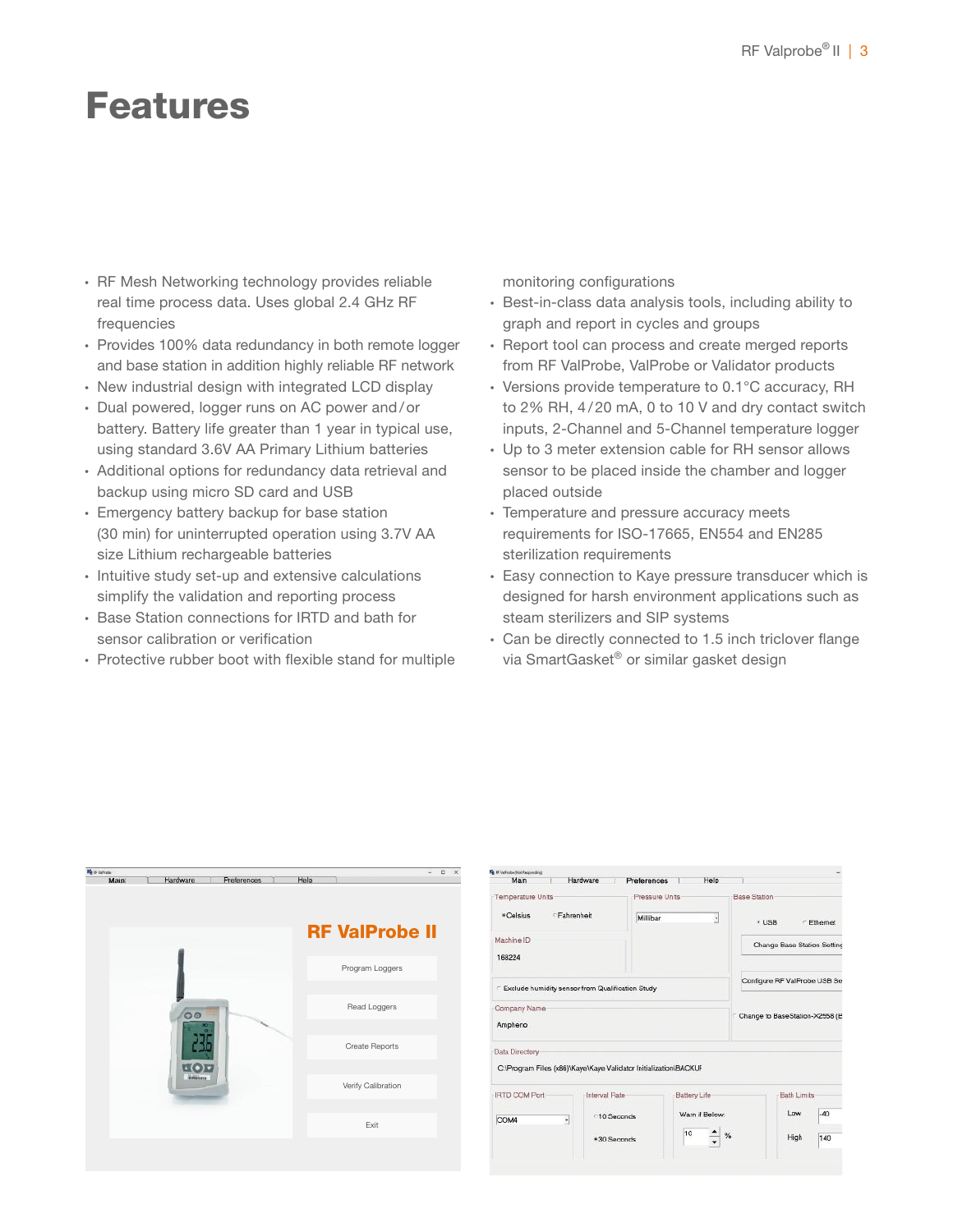# SmartMesh® Technology

Mesh networking technology is proven in many harsh environment applications. Its implementation in the Kaye product line allows up to 40 loggers to be connected in a seamless, reliable and self-forming mesh network. The mesh technology permits loggers to communicate with the base station and each other, correcting for weak RF links and automatically adjusting to dynamic RF environment, ex. a forklift truck driving into a warehouse blocking a signal.

Interference from WiFi and other existing industrial RF networks is removed due to the frequency hopping features. No special knowledge or expertise is required to install or operate the Kaye RF ValProbe.

#### RF SPECIFICATIONS & CERTIFICATIONS

RF 2.4GHz SmartMesh Technology. Maximum number of wireless loggers: 40 with up to maximum 3 hops, Range: approximately 150ft/ 50m from one logger to another. Each logger can act as a repeater RF Type. Approval Certifications in US, Canada, EU. Other countries in progress, please contact factory for up-to-date country list.

#### DATA REDUNDANCY

The RF SmartMesh Technology provides a very secure, reliable transmission; however there are circumstances where RF transmission is blocked, either by placement of a logger of some intermittent physical or radio frequency blocking of the signal. The loggers store up to 10,000 samples per sensor permitting the operation as a data logger if RF communication is not possible, ex. one logger placed in a warehouse exhaust HVAC duct. The logger will resume transmitting data once it is in

|  |  |                         | Map   Motes   Data   Alarms Network Statistics   De |  |
|--|--|-------------------------|-----------------------------------------------------|--|
|  |  | 24 Hours Daily Lifetime |                                                     |  |

| Daily              |                        |                    |
|--------------------|------------------------|--------------------|
| Date               | 1 Data Reliability (%) | Path Stability (%) |
| 08/04/2005 99.998  |                        | 85.590             |
| 08/05/2005 100.000 |                        | 80.620             |
| 08/06/2005 99.999  |                        | 86.260             |
| 08/07/2005 100.000 |                        | 88,560             |
| 08/08/2005 100.000 |                        | 92.150             |
| 08/09/2005 100.000 |                        | 90.230             |
| 08/10/2005 99.997  |                        | 88,300             |
|                    |                        |                    |

RF communication with the base station or other logger. The base station provides data storage also, permitting the user to start a study then disconnect the PC. Data storage permits all data collected on all loggers to be stored in the base station until the PC is next connected.

#### SECURE DATA

There are multiple levels of transactional and data security built into the RF ValProbe system.

- 1. Only Kaye RF ValProbe loggers are permitted to join a RF ValProbe network through the use of private keys and login registration information exchanged between the Base Station and RF ValProbe loggers at startup.
- 2. All data transmitted on the network is protected using secure keys, preventing non- authorized base stations or loggers eavesdropping on the data or feeding non-authorized data into the network.
- 3. All data is timestamped, and identified by sending the logger's serial number. All data and metadata associated with a qualification study is stored in a single secure, tamper proof file.
- 4. DoS (Denial of Service) attacks are prevented by Message Integrity Codes.

#### AUTOMATIC NETWORK FORMATION AND **OPTIMIZATION**

SmartMesh networks are self forming and selfoptimizing. Every loggers can discover neighbors, measure RF signal strength, acquire synchronization and frequency hopping information, and establish best paths and links with neighbors. This ability to dynamically reconfigure is dictated by RF connectivity and/ or network performance requirements.

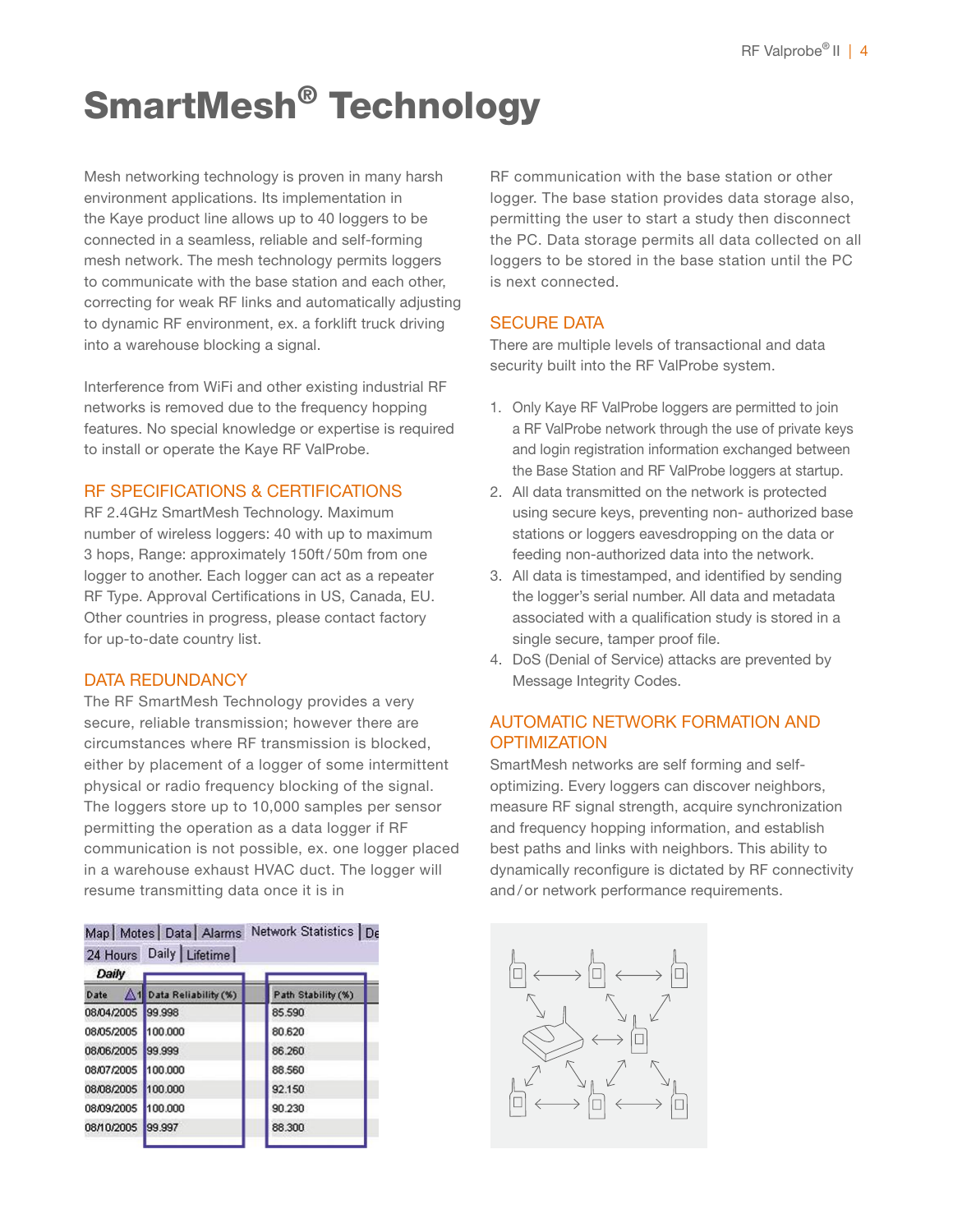#### **INTERFERENCE**

The technology combines SmartMesh® frequency hopping with TDMA (Time Division Multiple Access).



In addition the mesh protocol permits the system to learn about the RF environment and dynamically adjust the network parameters to best fit the current situation. The network provides an accurate time reference for the whole network, ensuring all loggers and the base station are time synchronized correctly. Each data sample is timestamped with this network time.

#### COEXISTENCE WITH OTHER RF SYSTEMS

The RF ValProbe complies with the IEEE 802.15.4, the preeminent RF sensor network standard. Features like frequency hopping, listen-before-you-talk and channel blacklisting prevents other RF networks being affected by the RF ValProbe.

# Software Features

#### HISTORICAL GRAPHING

Once a study has been started, user can connect his PC anytime to the base station and retrieve all the data from the base station on the real time graph to view the data that has been logged by the loggers to that point. This will enable viewing historical data without having to stop the study at the base station.

#### RF MAP

Users can graphically view the RF Signal strength of the loggers and their connections to other loggers and base station for stronger RF networks.

A background image can also be set for the RF map to position the loggers on a real floor plan. The users can use this as back up documentation for looking at the position of the loggers at a later time.

#### REAL TIME GRAPHING CALCULATIONS

Real time graphing provides min/max/avg calculations for the RH and temp parameters of all the loggers being plotted in the real time graph.

#### AUTO CALIBRATION/VERIFICATION

RF ValProbe System enables auto calibration/verification for the users when using the RF loggers, Kaye IRTD, Kaye Temperature baths. This enables the user to select the set points and let the software run the calibration/verification

including loading of offsets into the loggers automatically. The software will control the Kaye drywells and read the reference temperature data from a connected Kaye IRTD permitting full automatic calibration with the Kaye calibration products. Providing that the users configure the communications port, access to automatic calibration will be permitted. Calibration is still permitted if either drywells or IRTD is not present, in which case either semi- automatic or manual mode calibration is used.

#### INDEPENDENT REPORT WIZARD

Along with the RF ValProbe software, there is an additional software program called the "Kaye Report Wizard." This report wizard permits the user to launch the "Create Reports" section independently of the Kaye product installed on the user's PC. The user can decide to install the Report Wizard in a separate folder and use it to report on following Kaye products: Validator 2000 | ValProbe | RF ValProbe.

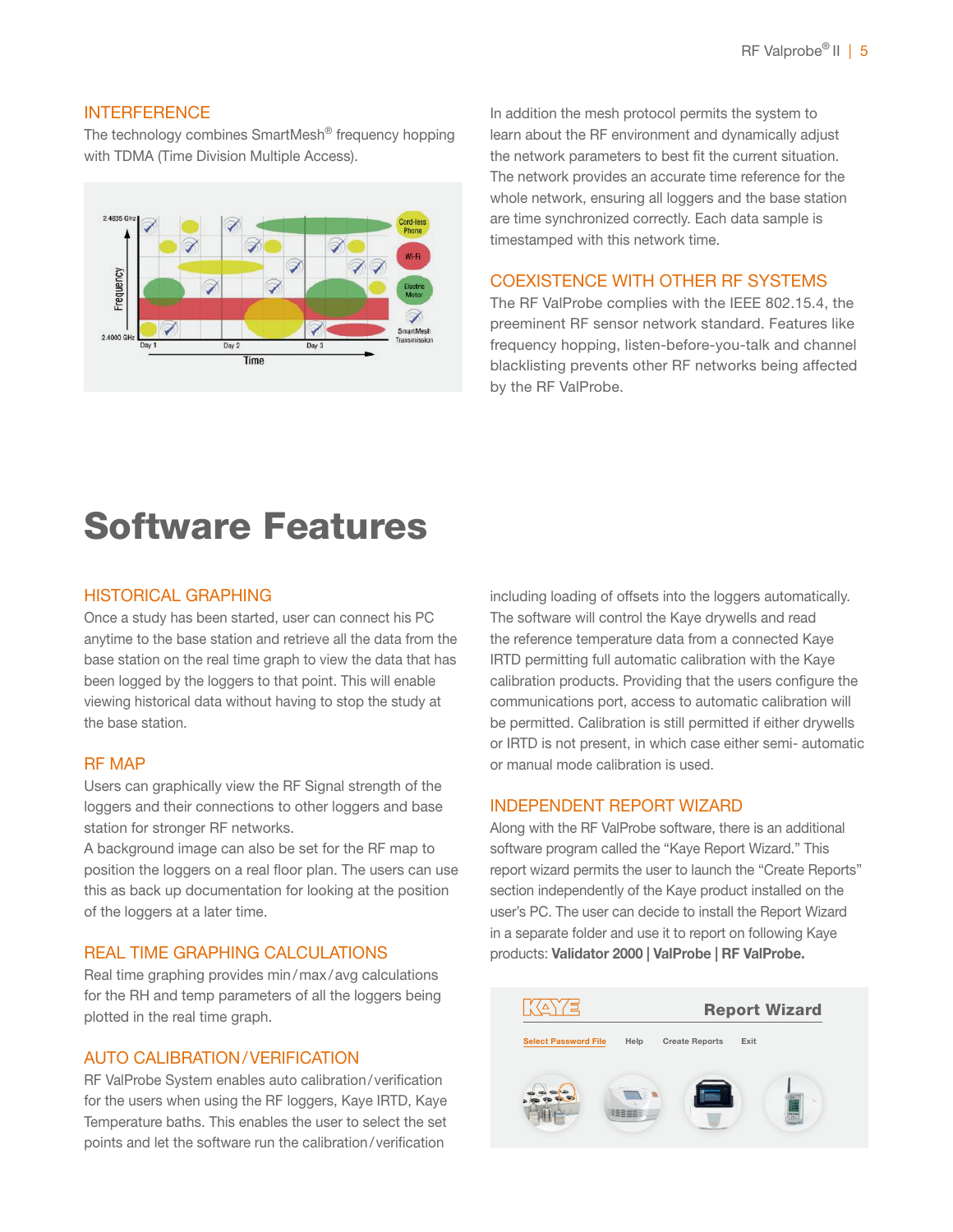### Reports

The Kaye RF ValProbe Software includes an intuitive, yet powerful reporting utility for generating Set-Up, Calibration, Qualification, Graph and Calibration Verification reports to document validation study results. Reports are generated from secure data files that can only be read by the system software. Upon study completion, process cycles to be analyzed are defined using the intuitive system graphic feature.

#### **QUALIFICATION**

Reports present raw process data for individual sensors, statistical calculations selected during study setup, and accumulated lethality for individual sensors. Summary reports present study set-up details and post study user comments, along with group interval and lethality calculations, as well as data for each group and cycle. Use of the Summary and Group Summary Reports can greatly reduce the need to export data for manipulation in Excel®. Any action affecting user data can be permanently captured in a comprehensive audit trail, which can be automatically stored at a network location. System administrators can now have fully automated management of passwords, audit trails and data files across all validation groups.

Data files can be merged from multiple RF ValProbe, ValProbe and Validator 2000 studies. Users can add up to 15 cycles, separating qualification data into specific process phases, and create up to 25 groups with their own calculations and graphs during reporting.

| Groups                                                           | Sensors          |                 |                             |                              |                            |                          |          |       |               |  |  |  |  |
|------------------------------------------------------------------|------------------|-----------------|-----------------------------|------------------------------|----------------------------|--------------------------|----------|-------|---------------|--|--|--|--|
| Edit Group • F & @<br>٣                                          | E 為 Ⅲ 金 高        |                 |                             |                              |                            |                          |          |       |               |  |  |  |  |
| <b>in</b><br>Temperature Sensors<br>BC9001:<br><b>BOS002-A</b> : | Sensool.ogger SN |                 | Base Station Mac<br>Address | Base<br>Station<br><b>FW</b> | Battery<br>at Start<br>(%) | Battery<br>at End<br>Pbi | Readings | Min   | Ma            |  |  |  |  |
| $-00002 - B$                                                     | т                | <b>BOS001</b>   | OD-17-0d-ED-27-1B           | $4.1.3.5-2$                  | 98                         | 98                       | 62       | 57.95 | 59            |  |  |  |  |
| BOS002-C                                                         | RH               | <b>BOS001</b>   | 00-17-04-80-27-18           | 4.1.3.5-2                    | 98                         | 98                       | 62       | 43.7  | 9             |  |  |  |  |
| BOS002-D :                                                       | т                | <b>BOS002-A</b> | 00-17-06-80-27-18           | 4.1.3.5-2                    | 93                         | 93                       | 62       | 68.33 | 59            |  |  |  |  |
| BO9002-F                                                         | т                | BOS002-B        | 00-17-0d-80-27-18           | 4.1.3.5.2                    | 93                         | 93                       | 62       | 58.15 | 60            |  |  |  |  |
| <b>ECG003:</b>                                                   | Ť                | B09002-C        | 00-17-04-80-27-18           | 41352                        | 93                         | 93                       | 62       | 58.35 | 60            |  |  |  |  |
| $-$ BOS004 :                                                     | T                | BOS002-D        | GD-17-0d-BD-27-1B           | 4.1.3.5-2                    | 93                         | 93                       | 62       | 58.39 | 60            |  |  |  |  |
| RH Humidity Sensors                                              | T                | B09002-E        | 00-17-06-80-27-18           | 4.1.3.5-2                    | 93                         | 93                       | 62       | 58.18 | 60            |  |  |  |  |
| <b>ECS001:</b>                                                   | T                | <b>BOS003</b>   | 00-17-06-80-27-18           | $4.1.3.5 - 2$                | 100                        | 100                      | 62       | 68.00 | 69            |  |  |  |  |
| <b>BOS003:</b><br><b>ECG004:</b>                                 | RH               | BO 5003         | 00-17-0d-80-27-18           | 4.1.3.5.2                    | 100                        | 100                      | 62       | 49.2  | 5             |  |  |  |  |
|                                                                  | T.               | <b>BOS004</b>   | 00-17-04-80-27-18           | 41352                        | 99                         | 99                       | 62       | 58.39 | 60            |  |  |  |  |
|                                                                  | RH               | BOSD14          | 00-17-08-80-27-1B           | $4.1.3.5-2$                  | 99                         | 99                       | 62       | 49.7  | $\frac{1}{2}$ |  |  |  |  |
|                                                                  | $\epsilon$       |                 |                             | m                            |                            |                          |          |       |               |  |  |  |  |

A powerful graphing utility within the system software greatly simplifies process analysis and reporting. Sliding vertical axis enable the operator to flag and define process transition points, eliminating unnecessary reporting and streamlining the review process. The graph utility features increased flexibility for graph customization, including specifying X and Y axis ranges, background colors, line styles and labeled limit lines.



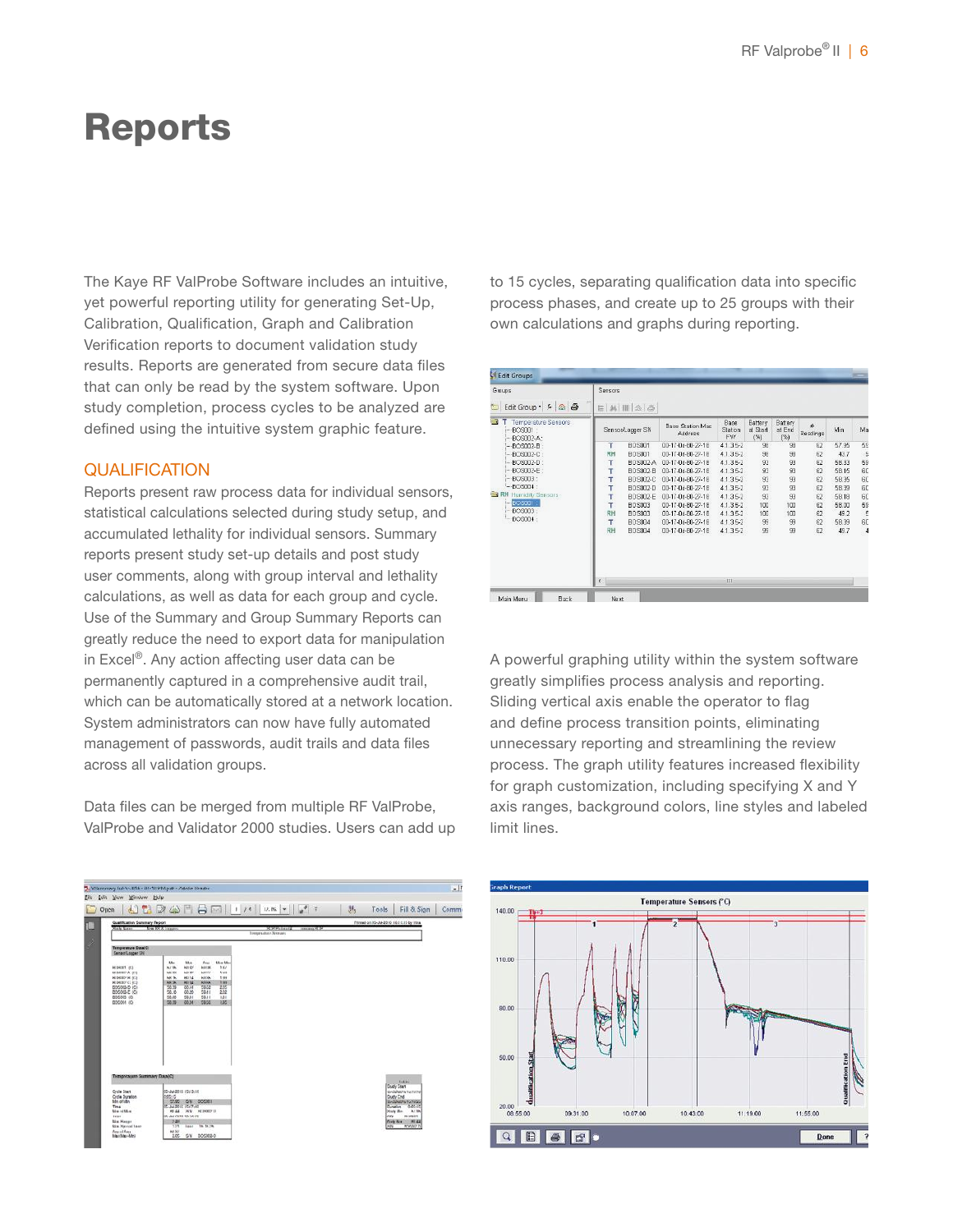#### SECURITY, PASSWORDS AND AUDIT TRAILS

The Kaye RF ValProbe is specifically designed to enable compliance with FDA 21 CFR Part 11. All recorded data, including calibration offsets, set-up parameters, and administrative tasks are saved in secure, encrypted, tamper-proof electronic records in a format accessible only through the system software. All user inputs which could impact user data, for example starting a study or running a calibration, are protected via secure username / password logins, and are all logged in the secure audit trail database.



The reporting software has been enhanced to enable easy review and printing of the audit trail based on dates, times and / or events for example, the system administrator can select to review "all failed login attempts for the last 30 days." There is now also notification to the user and logged entries in the audit trail if files are tampered with or deleted from within Windows Explorer<sup>™</sup>.

#### MEAN KINETIC TEMPERATURE

The Reporting Software provides Mean Kinetic Temperature calculation to the user. Mean Kinetic Temperature (MKT) is single calculated temperature at which the total amount of degradation over a particular period is equal to the sum of the individual degradations that would occur at various temperatures.

#### SATURATED STEAM CALCULATION

Easy integration between temperature and pressure enables EN554



#### Equilibration Time EN554 (15 Sec)  $125$ **Passed** 124  $123$  $122$ 121  $120$  $119 -$ 118  $\ddot{z}$ 17:34:20 17:34:30 17:34:10  $17:34:00$ 17:34:40



#### **EQUILIBRATION**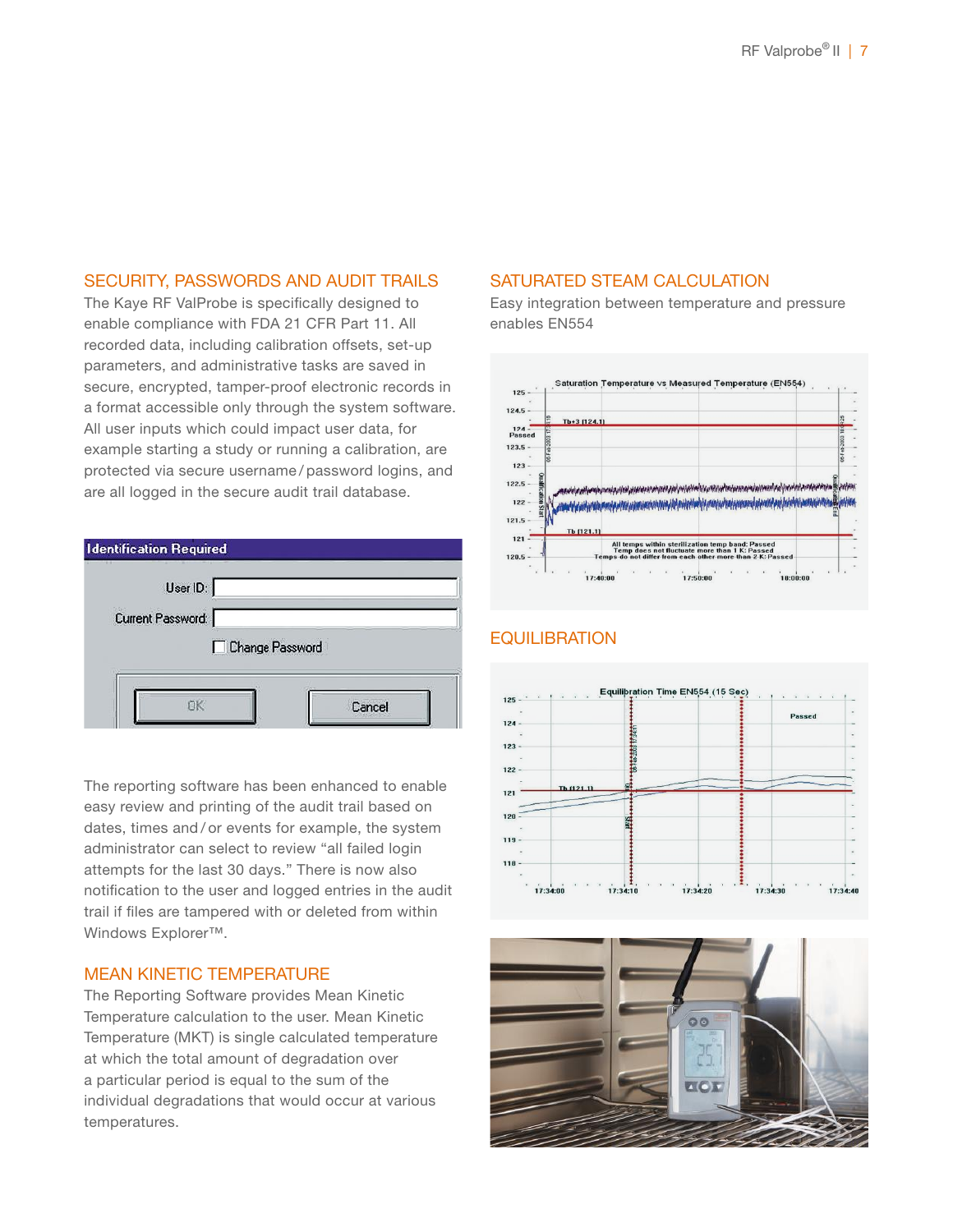# Steam In Place Application

The Kaye RF ValProbe system permits up to 40 distributed loggers, measuring both temperature and pressure. The system allows large SIP systems to be validated or re-validated in single large sections without the need for repeated SIP studies.

The temperature sensor is a precision small diameter bendable type RTD designed to permit easy access to pipes and vessels through gaskets. The temperature

probe remains in place and can be fed along pipe work or placed into stainless vessels or filter bodies.

The high accuracy pressure transducer is designed for 121C and 134C operation and is calibration compliant to ISO 17025 at these extended temperatures. It is powered externally, easy to connect and simple to configurate with the RF ValProbe software.



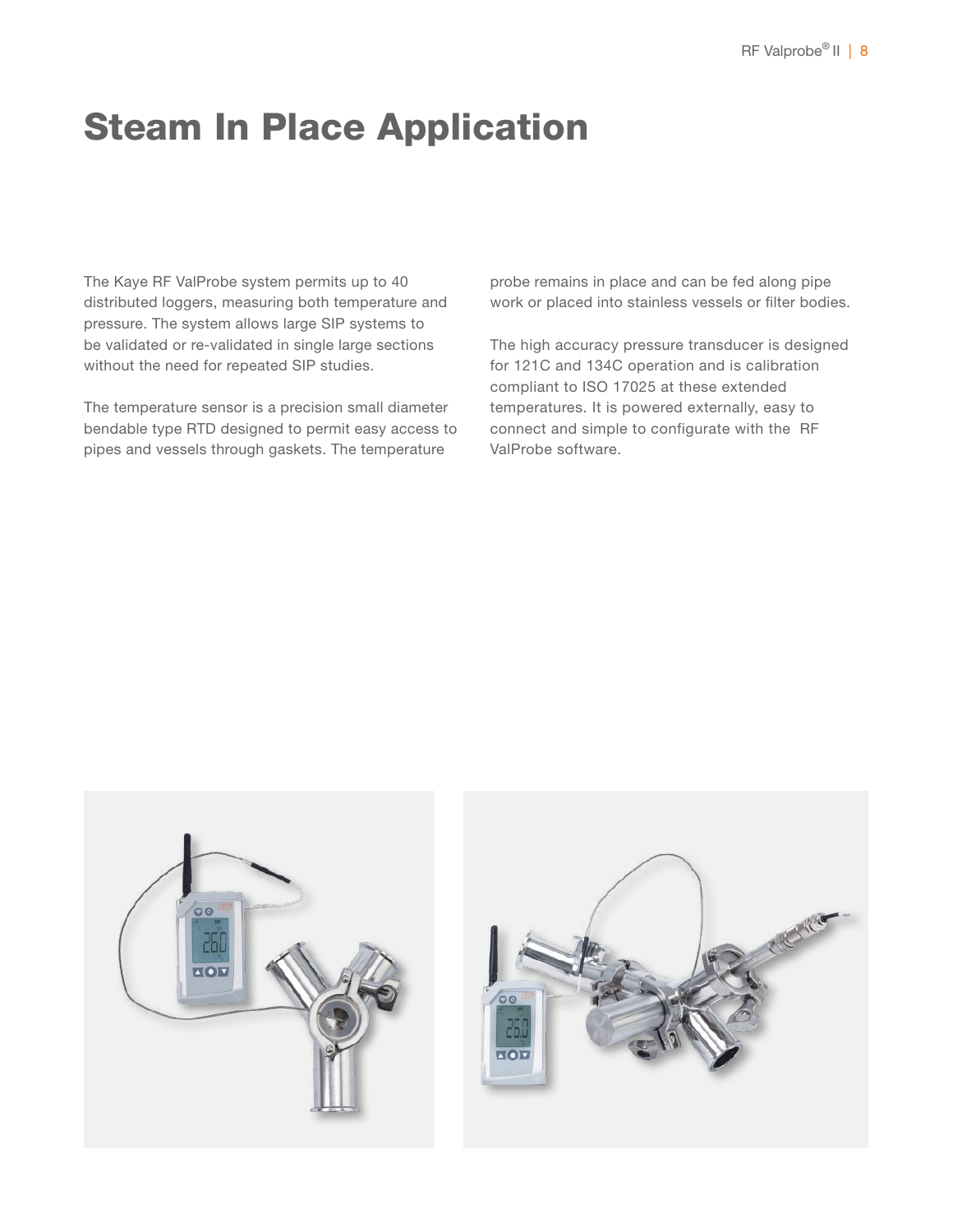# **Specifications**

#### ENVIRONMENTAL

#### Body (Logger Enclosure)

- ∙ -40°C to 60°C (Storage)
- ∙ 0 to 90% RH non-condensing
- ∙ -25°C to 60°C (Operating) 0 to 90% RH non-condensing

#### Body (Base Station Enclosure)

- ∙ -40°C to 60°C (Storage)
- ∙ 0 to 90% RH non-condensing
- ∙ 0°C to 50°C (Operating)
- ∙ 0 to 90% RH non-condensing

#### External probe

∙ -196°C to 200°C

#### Logger Dimensions

- ∙ 110 mm x 65 mm x 30 mm
- ∙ (4.3 in x 2.6 in x 1.2 in)

#### Base Station Dimensions

- ∙ 190 mm x 130 mm x 55 mm
- ∙ (7.6 in x 5.2 in x 2.2 in)

#### **TEMPERATURE** SINGLE/MULTI CHANNEL EXTERNAL SENSOR

- ∙ ±0.1°C, range -50°C to +130°C
- ∙ ±0.2°C, range -80°C to -50°C
- ∙ -196°C to -80°C & +130°C to 200°C Contact factory for accuracy



#### RH

- ∙ ±2% from 25 to 85% RH @ 25°C to 40°C (Non-condensing environment)
- ∙ Certificate states ICH Points



#### AUXILIARY INPUTS

- ∙ Contact: Dry
- ∙ Voltage and current 0.5% FS

#### BATTERY LIFE (VARIES ±10%)

∙ 1 min sample rate: 1 Year

#### SYSTEM DOCUMENTATION IQ/OQ PROTOCOL

The Installation Qualification / Operational Qualification Protocol defines a set of procedures to ensure that the Kaye RF ValProbe system is properly installed and operated correctly, and is adequately documented and controlled according to cGMP requirements. The documents are povided in hard copy and digitally, allowing users to modify the documentation to suit specific organizational requirements.

Updates and addenda are available through the Kaye website.

#### **SERVICES**

We provide a complete array of services for the RF ValProbe product range:

- ∙ Onsite installation, commissioning and IQ/OQ for RF ValProbe system
- ∙ Operator training and technical support
- ∙ Maintenance agreements
- ∙ Factory calibration
- ∙ Rental services

#### VALIDATION REFERENCE

The Kaye RF ValProbe system is supported with design qualification documentation. The validation reference binder provides a comprehensive overview of our quality policy, description of ISO 9001 implementation and support procedures, and standards for the development, testing, and maintenance of hardware and software. Quality control documents, development procedures, quality assurance procedures, release documents, and quality assurance test documentation are all included.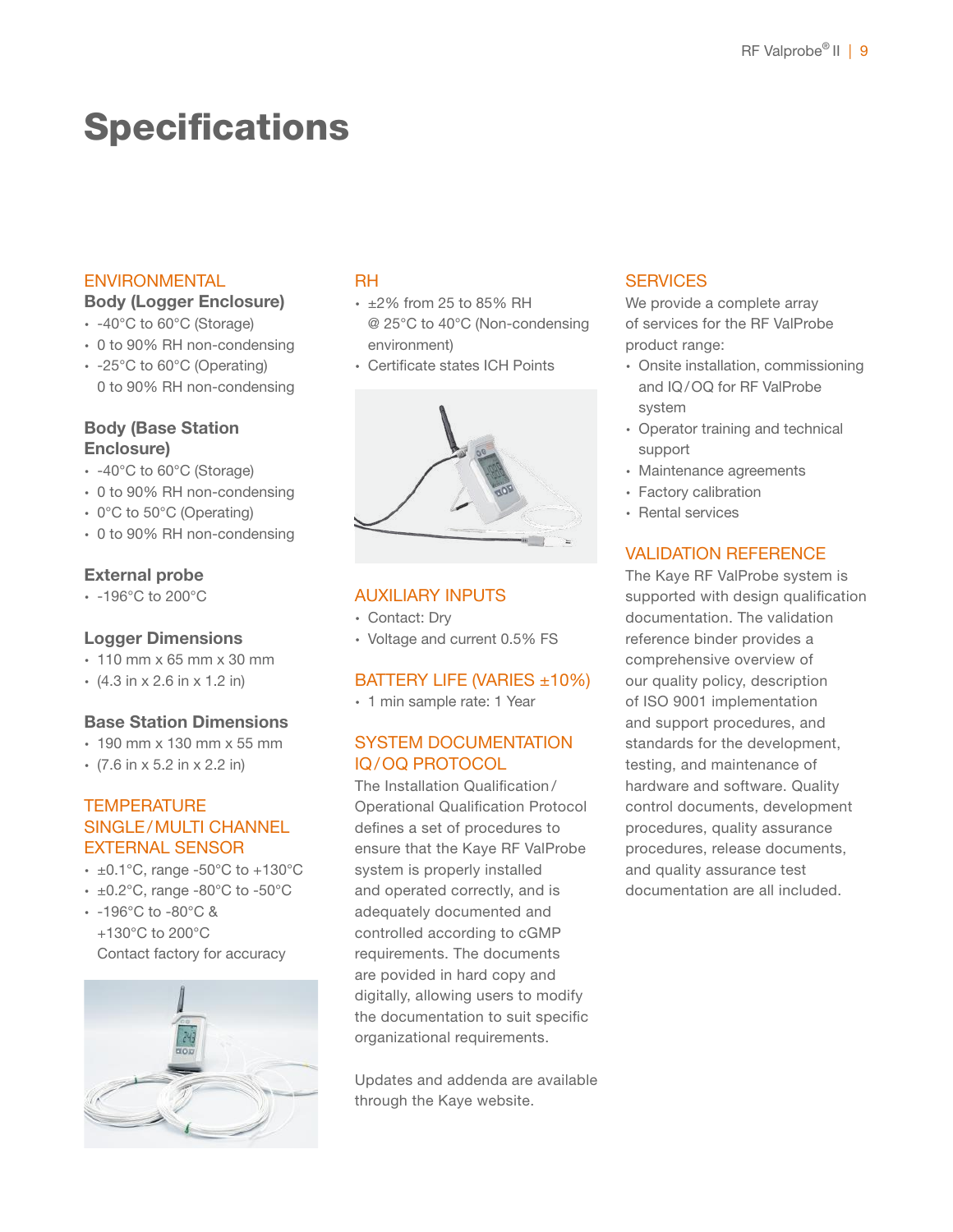# RF Thermal Validation System Ordering Information

| RF VALPROBE LOGGERS |      |                  |                  |           |                  |           |             |         |              |
|---------------------|------|------------------|------------------|-----------|------------------|-----------|-------------|---------|--------------|
| Model#              | RTD1 | RTD <sub>2</sub> | RTD <sub>3</sub> | RTD4      | RTD <sub>5</sub> | <b>RH</b> | Voltage     | Current | Contact      |
| X3001D-0-0          |      |                  |                  |           |                  |           |             |         |              |
| X3001D-H-0          |      |                  |                  |           |                  |           |             |         |              |
| X3001D-H-V          |      |                  |                  |           |                  |           | $\diagdown$ |         |              |
| X3001D-H-A          |      |                  |                  |           |                  |           |             |         | $\mathbf{N}$ |
| X3002D-2            |      | $\propto$        |                  |           |                  |           |             |         |              |
| X3002D-5            |      | $\checkmark$     |                  | $\sqrt{}$ |                  |           |             |         |              |
| X3001N-R            |      |                  |                  |           |                  |           |             |         |              |

#### RF VALPROBE ORDERING EXAMPLE (x3001D-0-0-XXX, XXX=Probe length suffix)

| Model#         | <b>Description</b>                                                                                        |
|----------------|-----------------------------------------------------------------------------------------------------------|
|                |                                                                                                           |
| X3001D-0-0-N10 | RF ValProbe Logger with Display, includes Single 10ft External Temperature Probe, no RH Sensor,           |
|                | no auxiliary inputs. Rubber Boot for Mounting and Protection and Calibration Certificate.                 |
|                |                                                                                                           |
| X3001D-H-0-N10 | RF ValProbe Logger with Display, includes Single 10ft External Temperature Probe, Internal RH Sensor,     |
|                | no auxiliary inputs. Rubber Boot for Mounting and Protection and Calibration Certificate.                 |
|                |                                                                                                           |
| X3001D-H-V-N10 | RF ValProbe Logger with Display, includes Single 10ft External Temperature Probe,                         |
|                | Internal RH Sensor with contact switch and 0-10V Voltage auxiliary Input. Rubber Boot for Mounting        |
|                | and Protection and Calibration Certificate.                                                               |
|                |                                                                                                           |
| X3001D-H-A-N10 | RF ValProbe Logger with Display, includes with Single 10ft External Temperature Probe, Internal RH Sensor |
|                | with contact switch and 4-20mA current loop auxiliary Input. Rubber Boot for Mounting and Protection and  |
|                | Calibration Certificate.                                                                                  |
|                |                                                                                                           |
| X3002D-2-N10   | RF ValProbe Logger with Display, includes Dual Channel Logger with external 10ft Temperature Probes.      |
|                | Rubber Boot for Mounting and Protection and Calibration Certificate.                                      |
|                |                                                                                                           |
| X3002D-5-N10   | RF ValProbe Logger with Display, includes Five Channel Logger with external 10ft Temperature Probes.      |
|                | Rubber Boot for Mounting and Protection and Calibration Certificate.                                      |
|                |                                                                                                           |
| X3001N-R       | RF ValProbe Repeater Logger without Display.                                                              |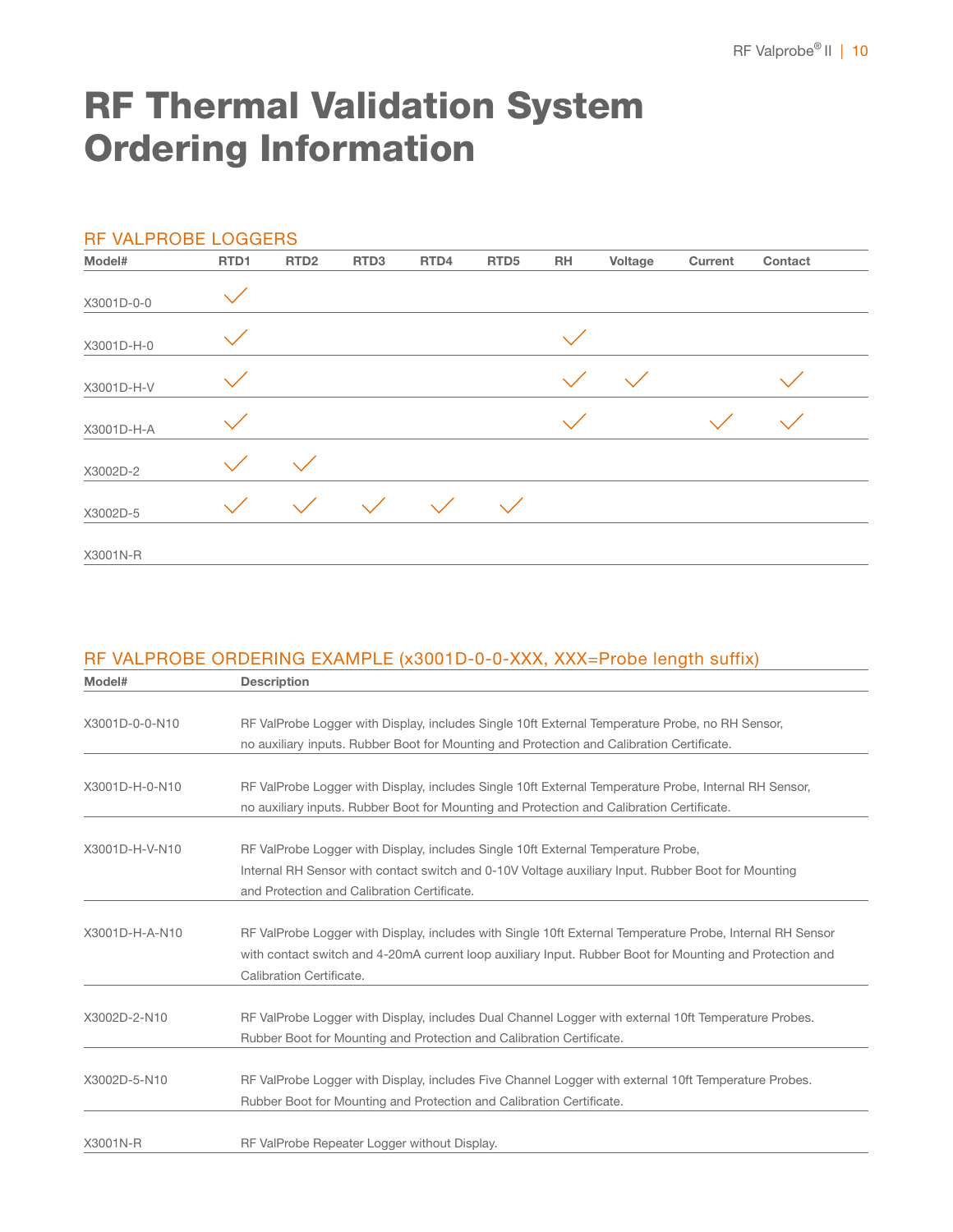#### RF VALPROBE SENSORS

| Model#      | <b>Description</b>                                                      |
|-------------|-------------------------------------------------------------------------|
|             |                                                                         |
| 237-076-N02 | RF VP Validation Probe, 2ft Long Flexible Cable with PT100 Pt. Element  |
|             |                                                                         |
| 237-076-N03 | RF VP Validation Probe, 3ft Long Flexible Cable with PT100 Pt. Element  |
|             |                                                                         |
| 237-076-N05 | RF VP Validation Probe, 5ft Long Flexible Cable with PT100 Pt. Element  |
|             |                                                                         |
| 237-076-N10 | RF VP Validation Probe, 10ft Long Flexible Cable with PT100 Pt. Element |
|             |                                                                         |
| 237-076-N15 | RF VP Validation Probe, 15ft Long Flexible Cable with PT100 Pt. Element |
|             |                                                                         |
| 237-076-N30 | RF VP Validation Probe, 30ft Long Flexible Cable with PT100 Pt. Element |
|             |                                                                         |
| 237-077-B20 | RF ValProbe Bendable Probe, 20" Long with PT100 Pt. Element             |

#### RF VALPROBE BASE STATION

| Model# | <b>Description</b>                                                                            |
|--------|-----------------------------------------------------------------------------------------------|
|        |                                                                                               |
| X3000  | RF ValProbe Base Station includes USB/Ethernet cross link Cable. PC Software and User Manual. |
|        | Also include IRTD Cable, Bath Cable & Cal PC (USB A-A) cable for customer calibration.        |

#### RF VALPROBE SIP

| Model#         | <b>Description</b>                                                                                        |  |  |  |  |  |  |
|----------------|-----------------------------------------------------------------------------------------------------------|--|--|--|--|--|--|
|                |                                                                                                           |  |  |  |  |  |  |
| X3001D-H-0-B20 | RF ValProbe Logger with Display, includes External 20" Long Bendable and Flexible Temperature Probe and   |  |  |  |  |  |  |
|                | RH Sensor. Rubber Boot for Mounting and Protection and Calibration Certificate.                           |  |  |  |  |  |  |
| X3001D-H-V-B20 | RF ValProbe Logger with Display, includes External 20" Long Bendable and Flexible Temperature Probe,      |  |  |  |  |  |  |
|                | RH Sensor, 0-10V Voltage input and Contact Closure which accommodates Kaye Pressure Transducer.           |  |  |  |  |  |  |
|                | Rubber Boot for Mounting and Protection and Calibration Certificate.                                      |  |  |  |  |  |  |
|                |                                                                                                           |  |  |  |  |  |  |
| X3001D-H-A-B20 | RF ValProbe Logger with Display, includes with External 20" Long Bendable and Flexible Temperature Probe, |  |  |  |  |  |  |
|                | RH Sensor, 4-20mA Current Input and contact closure. Rubber Boot for Mounting and Protection and          |  |  |  |  |  |  |
|                | Calibration Certificate.                                                                                  |  |  |  |  |  |  |
| X2576E         | Kaye Pressure Transducer 110-220V                                                                         |  |  |  |  |  |  |
| K0448          | Feedthru Triclover clamp                                                                                  |  |  |  |  |  |  |
| M1989          | Smart Gasket <sup>®</sup> Silicone, one port                                                              |  |  |  |  |  |  |